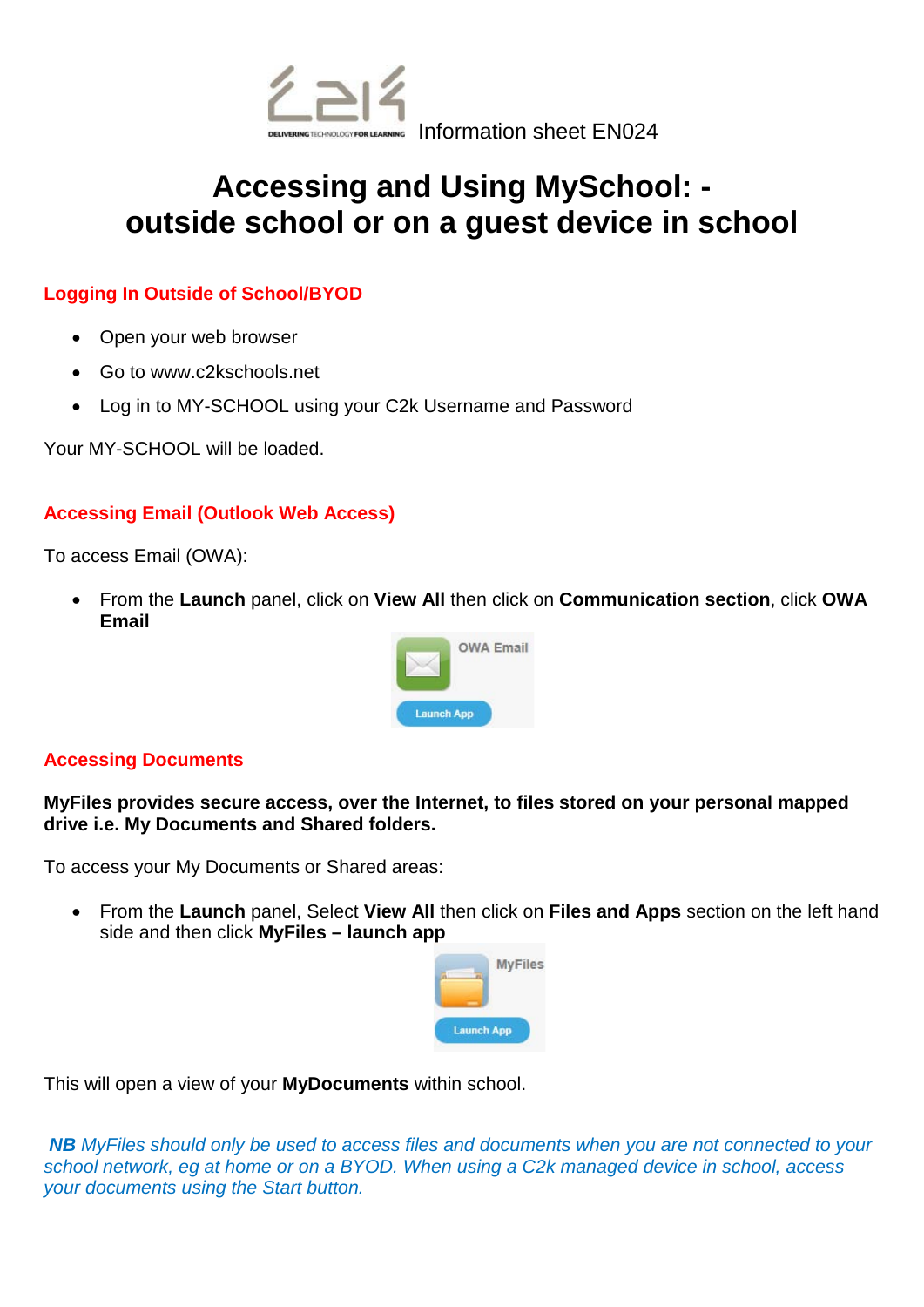The main part of the screen displays the contents of the selected drive, eg Home drive, Staff etc.

|                                                                                                        |                                                                                                                          |      | <b>MyFiles</b> |             |
|--------------------------------------------------------------------------------------------------------|--------------------------------------------------------------------------------------------------------------------------|------|----------------|-------------|
|                                                                                                        | Folders   View + Polseanch X File + Upload                                                                               |      |                |             |
| <b>Download</b>                                                                                        | $\times$ Delete $\Box$ Copy $\mathcal{A}$ Cut $\Box$ Paste $\Box$ Details $\Box$ Select<br><b>DEV New - L. L. Rename</b> |      |                |             |
| Home drive<br>$\overline{+}$<br><b>Staff</b><br>$\pm$<br><b>Shared Resources</b><br>Ξ<br>Private<br>田口 | root \Home drive                                                                                                         |      |                |             |
|                                                                                                        | Name $\triangle$                                                                                                         | Size | Type           | <b>Date</b> |
|                                                                                                        | €                                                                                                                        |      | Folder         | 23/9/2      |
|                                                                                                        | aileen                                                                                                                   |      | Folder         | 16/8/2      |
|                                                                                                        | Basedata 2013                                                                                                            |      | Folder         | 16/8/2      |
|                                                                                                        | Downloads                                                                                                                |      | Folder         | 23/9/2      |
|                                                                                                        | <b>Music</b>                                                                                                             |      | Folder         | 21/8/2      |
|                                                                                                        | My eBooks                                                                                                                |      | Folder         | 2/10/2      |
|                                                                                                        | My E-mail                                                                                                                |      | Folder         | 16/8/2      |
|                                                                                                        | My Settings                                                                                                              |      | Folder         | 16/8/2      |
|                                                                                                        | My SIMS Documents                                                                                                        |      | Folder         | 16/8/2      |
|                                                                                                        | <b>Bill</b> Mu Video                                                                                                     |      | <b>Falder</b>  | 4.C.IO.IO   |
|                                                                                                        | Selected: 0 bytes / 6 MB, files: 0 / 54, folders: 0 / 18                                                                 |      |                |             |
|                                                                                                        |                                                                                                                          |      |                |             |

Shared areas you have access to, eg Staff area, Private folders, are accessible from the panel on the left.



• Click the required area to view the contents in the main part of the screen

*NB To view/open a document you must have the software on the device you are using, eg if the file is a MS Word file then you must have MS Word on the device.*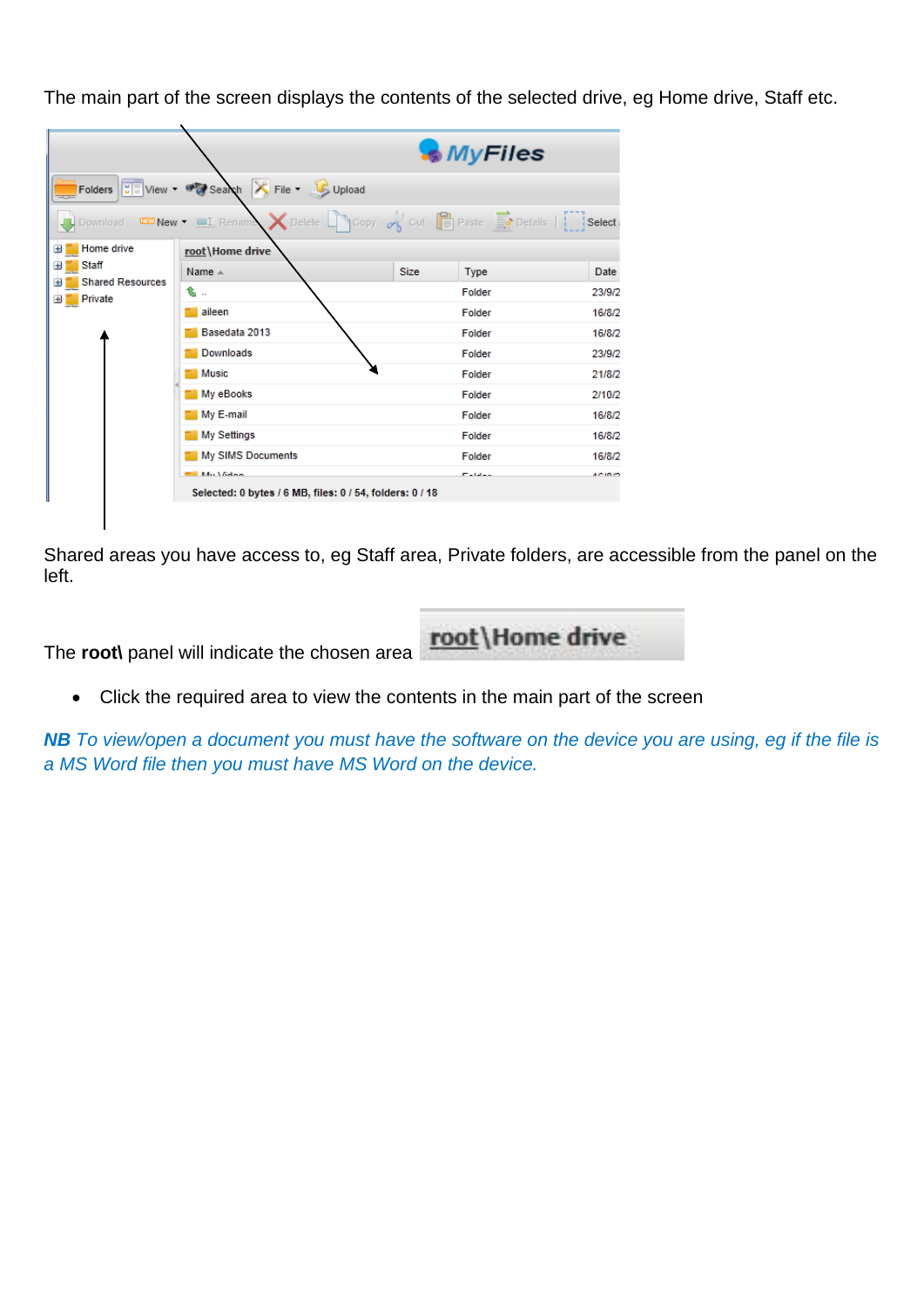# **Opening Documents**

• Right click the required file, select **View, edit and sharing** 

The next menu depends on the type of file you are trying to open, eg if it is a word file select **Edit in MS Office**, if it is a picture file select **View in Browser** 

- For a Word document, Select **Edit in MS Office**
- If required enter your credentials, your username and password.

Remember my credentials If you place a tick in the following check box

This means it will not ask you for your credentials again on this machine. The file will be opened on screen.

- Edit the Document as required
- Click on **File Save**



You will notice the small icon at the top right of the save icon – this means that it will sync with your documents back in school.

• Close the document.

# **Downloading Documents**

To download a document:

- Select the required document and click  $\blacktriangleright$  Download on the toolbar
	- **OR** right click the required document and select **Download**

A message appears at the bottom of the screen regarding opening or saving the document, eg

Do you want to open or save Test My Files.docx (12.1 KB)

- Open • Click
- Save the document to an appropriate location on your device, eg PC at home (you will need to remember this if you want to upload the document back to MyFiles!)
- Edit the document as required, remembering to save regularly
- When finished working on the document, save and close